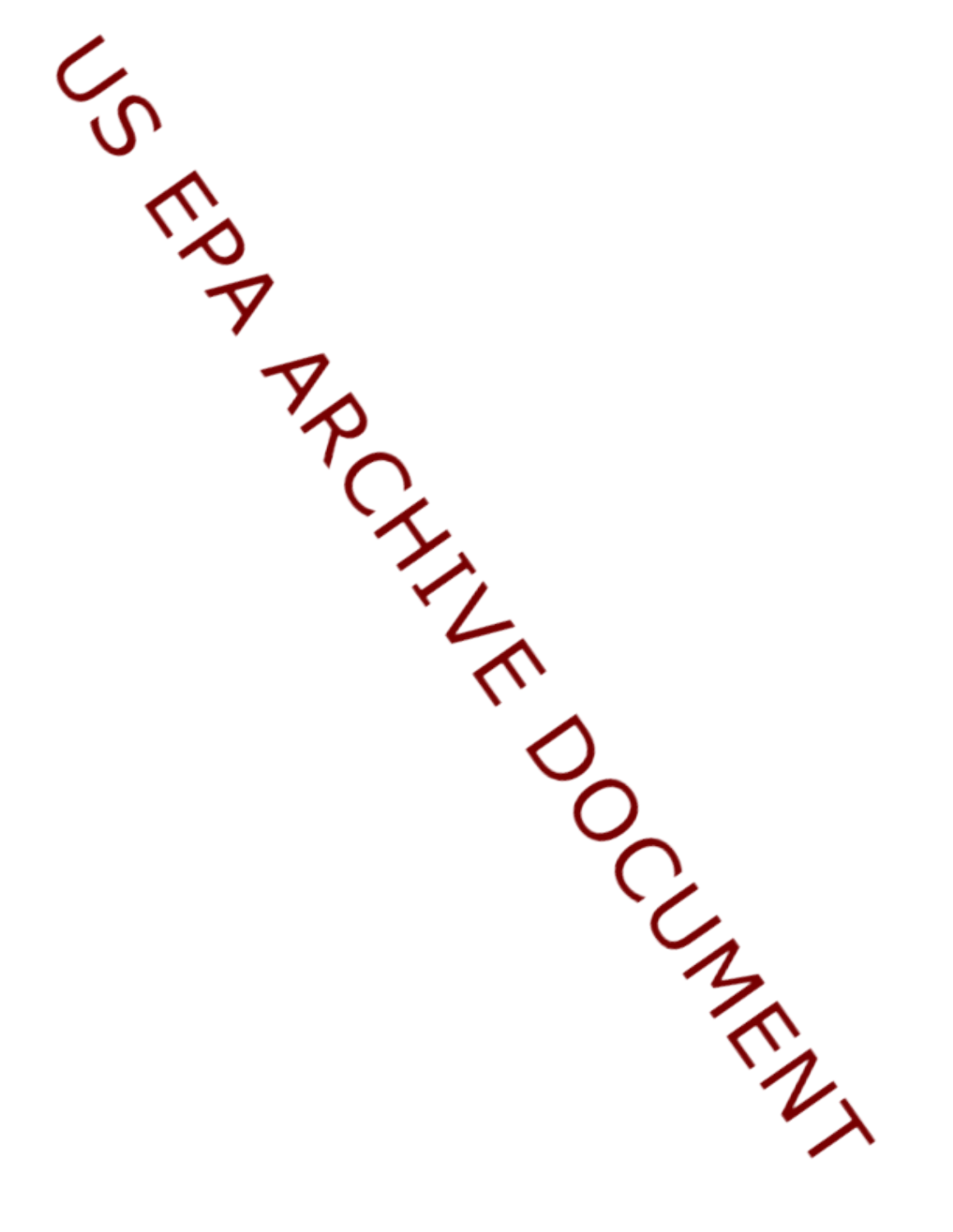#### **OVERVIEW SECTION**

#### **AGENCY:** ENVIRONMENTAL PROTECTION AGENCY (EPA)

**TITLE:** "MARKET-BASED AND STATE POLICY-BASED APPROACHES TO REDUCING EMISSIONS THROUGH IMPROVED GREENHOUSE GAS MANAGEMENT AND CLEAN ENERGY PROGRAMS"

**ACTION:** Request for Initial Proposals (RFIP) – Initial Announcement

**RFIP NO.:** OAR-CPPD-05-04

#### **CATALOG OF FEDERAL DOMESTIC ASSISTANCE (CFDA) NO.:** 66.034

**DATES:** The closing date and time for receipt of Initial proposals is April 25, 2005, 4:00 p.m. EST. All applications, however transmitted, must be received in the Program Office by the closing date and time to receive consideration.

Final applications will be accepted, only, from those eligible entities whose Initial Proposal has been successfully evaluated and recommended for award. EPA will notify applicants whose Initial Proposal have been recommended for award not later than May 16, 2005. The closing date and time for receipt of Final Proposals is May 27, 2005, 4:00 p.m. EST.

**SUMMARY:** This notice announces the availability of funds and solicits proposals to encourage voluntary efforts to reduce energy-related emissions, further the development of accurate methodologies to track, measure and monitor these emissions by funding proposals to advance improvements in corporate, state, and local greenhouse gas management, including the identification, development, and/or effectiveness of clean energy programs.

**FUNDING/AWARDS:** The total estimated funding for this competitive opportunity shall not exceed \$1,350,000.00. In FY 2005, total funding shall not exceed \$450,000.00. EPA anticipates award of one grant whose annual value shall not exceed \$50,000, as a result of this competitive opportunity. Additionally, award of up to four cooperative agreements, whose annual value shall not exceed \$100,000 is possible, subject to the availability of funds and quality of evaluated proposals.

#### **CONTENTS BY SECTION**

- I. Funding Opportunity Description
- II. Award Information
- III. Eligibility Information
- IV. Application and Submission Information
- V. Application Review Information
- VI. Award Administration Information
- VII. Agency Contact
- VIII. Other Information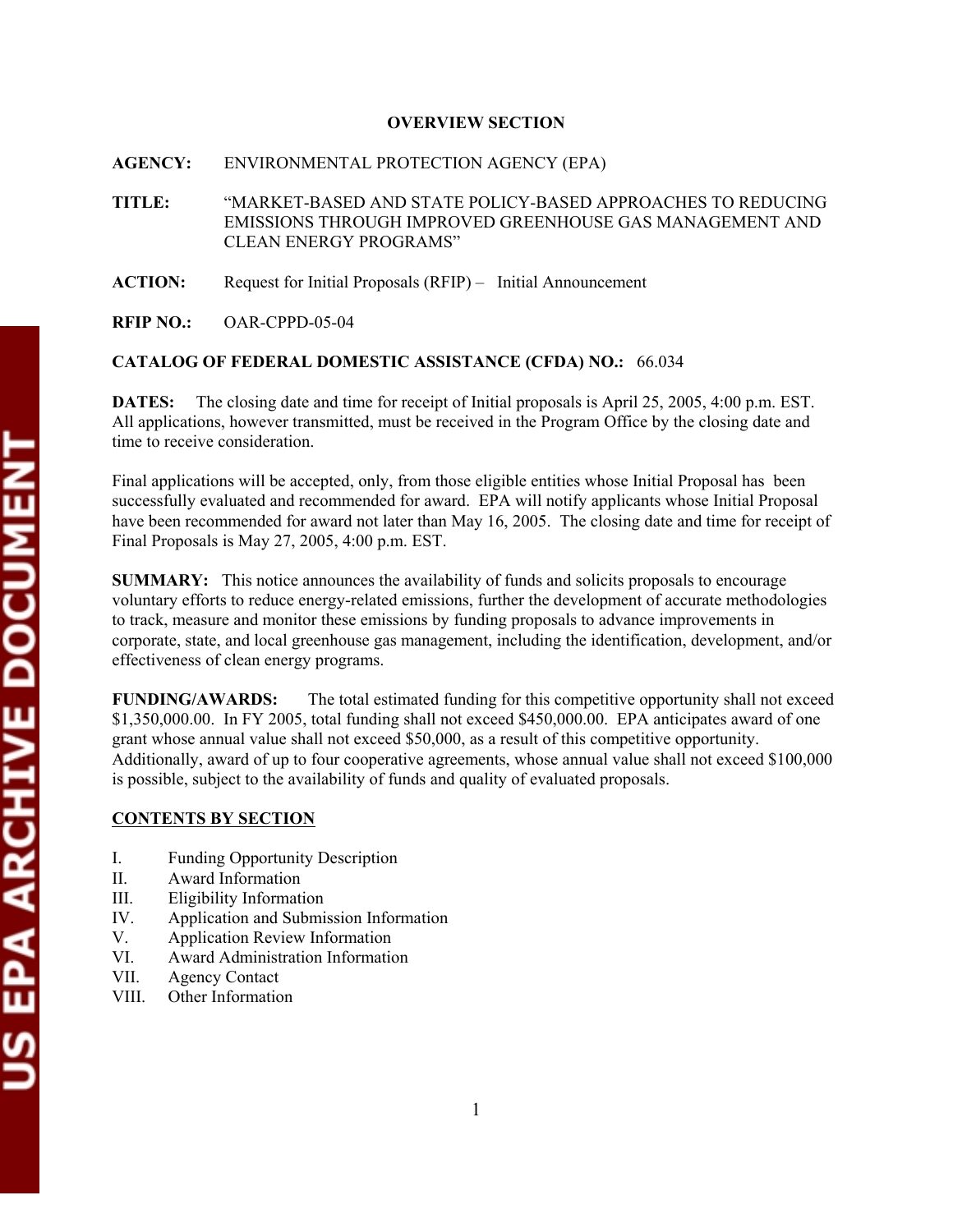# **Section I - Funding Opportunity Description.**

# **A. Background.**

The Climate Protection Partnerships Division (CPPD) is committed to reducing emissions through energy efficiency, clean energy, and cost-effective partnerships with industries and governments in all sectors of our economy where emissions reductions can be achieved. The CPPD currently has several voluntary partnership programs that support organizations that are committed to reducing emissions through these strategies.

Climate Leaders is a voluntary industry-government partnership that encourages companies to develop long-term comprehensive climate change strategies and set greenhouse gas emissions reduction goals. EPA's Green Power Partnership provides assistance and recognition to organizations that demonstrate environmental leadership by choosing green power. The Combined Heat and Power (CHP) Partnership is a voluntary program that seeks to reduce the environmental impact of power generation by fostering the use of CHP. The Partnership works closely with the CHP industry, state and local governments, and other stakeholders to develop tools and services to support the development of new projects and promote their energy, environmental, and economic benefits.

In addition to these partnerships, CPPD is also engaged in helping state and local governments that request assistance in developing state programs that reduce emissions through the development and implementation of clean energy policies and programs. Such policies are implemented through a variety of state agencies including energy and environmental offices as well as utility commissions.

The CPPD encourages voluntary efforts to reduce energy-related emissions, further the development of accurate methodologies to track, measure and monitor these emissions, and further the CPPD's mission by funding proposals to advance improvements in corporate, state, and local greenhouse gas management, including the identification, development, and/or implementation of clean energy programs that reduce emissions.

# **B. EPA Strategic Plan Linkage and Anticipated Outcomes/Outputs.**

- 1. *Linkage to EPA Strategic Plan.* This project supports progress towards EPA Strategic Plan Goal 1(Clean Air and Global Climate Change), Objective 1.5 (Reduce Greenhouse Gas Intensity). This project supports EPA efforts to encourage and facilitate stakeholders from industry and state partnership programs to engage in best practices in terms of energy management and renewable energy programs with the goal of reducing greenhouse gas intensity, through technical support, training and other support programs.
- 2. *Outcomes.* Through this project EPA hopes to address the reduction of greenhouse gas intensity by enhancing voluntary partnerships with industry and state governmental agencies and other sectors, especially projects that address this goal by facilitating the use of clean energy technologies and promoting energy efficiency and renewable energy.
- 3. *Outputs.* The anticipated output for this project is technical support, training and other assistance for a minimum 700 industry and state agency partners (Climate Leaders, Green Power Partnership, Clean Energy-Environment State Partnership, Combined Heat and Power Partnership). Additional output may be manifest through an increase in activities by these sectors in fostering voluntary energy efficiency improvements and renewable energy programs with the goal of reducing carbon dioxide emissions.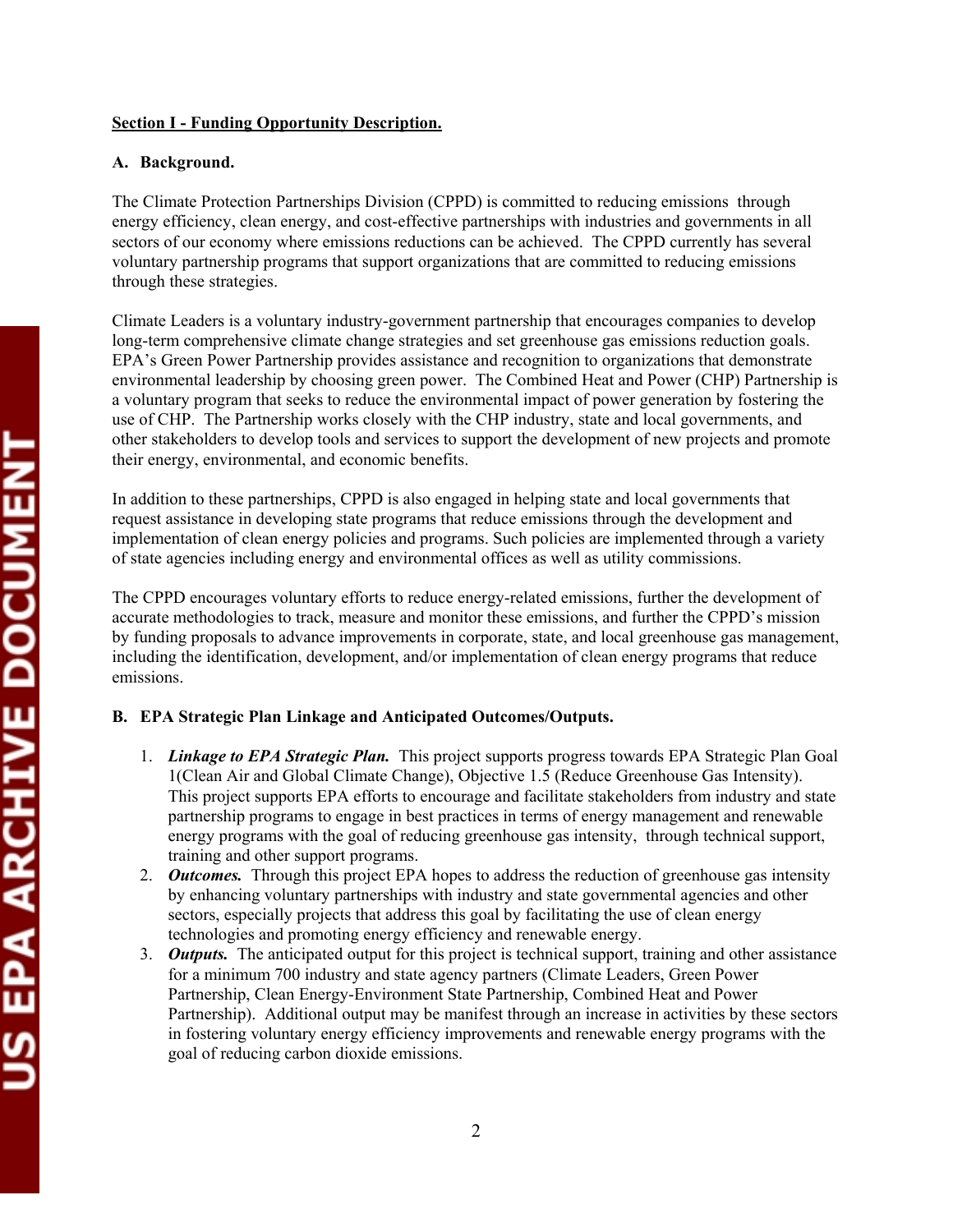#### **C. Scope-of-Work.**

CPPD seeks to fund proposals that assist in voluntary reductions of emissions through improved corporate, state, and local greenhouse gas management, policies and programs for clean energy and energy efficiency, and market-based approaches. Proposals submitted for consideration should: (1) identify unique constituencies (corporate officers/CFOs/employees, state and local energy/environment/commerce offices, state utility commissions, state legislators, renewable energy purchasers, end users, utilities, etc.) and approaches/channels for working with stakeholders; (2) demonstrate an understanding of the best practices/technologies and the market structure for delivery of the technologies/best practices to end users; (3) identify barriers to widespread adoption of reduction of emissions from stationary source energy use, energy efficient and renewable energy technologies/best practices; and (4) delineate strategies for overcoming the barriers identified.

Proposals may address one or more of the following areas:

- Improving corporate greenhouse gas management strategies, such as corporate greenhouse gas inventory creation, identifying reduction opportunities, and training/awareness/ outreach for employees, small/medium businesses, supplier chains, and others;
- Leveraging corporate social responsibility (CSR) organizations, opportunities and/or market forcers as drivers of corporate greenhouse gas management;
- Harnessing and/or improving engagement in corporate climate change activities and opportunities on the part of financial stakeholders including, but not limited to, investment houses, mutual funds, pension funds, endowments and private equity vehicles;
- Assisting in the identification, development and/or effectiveness of clean energy policies and programs, including awareness/alleviation of informational barriers, economic/financial and market barriers for the development and/or effectiveness of state and local clean energy policies and programs.
- Assisting in the analysis and effectiveness of programs that provide the integration of state clean energy policies with air quality programs/policies.
- Developing and deploying curricula for clean energy and/or environmental aspects of energy use (e.g. architectural/engineering programs);
- Assisting in development of the voluntary green power market and compliance renewable energy programs -- including certification and verification; communications and recognition, and policy development -- including tracking of renewable energy certificates.

Project proposals should address EPA's goal towards addressing clean air and global climate change. Specifically, the projects should address the reduction of greenhouse gas intensity by enhancing voluntary partnerships with industry and other sectors and state and local governmental programs, especially projects that address this goal by facilitating the use of clean energy technologies and promoting renewable energy.

Eligible entities are encouraged to submit multi-year applications. The final assistance agreement must be completed within an awarded period of performance from 24 to 36 months.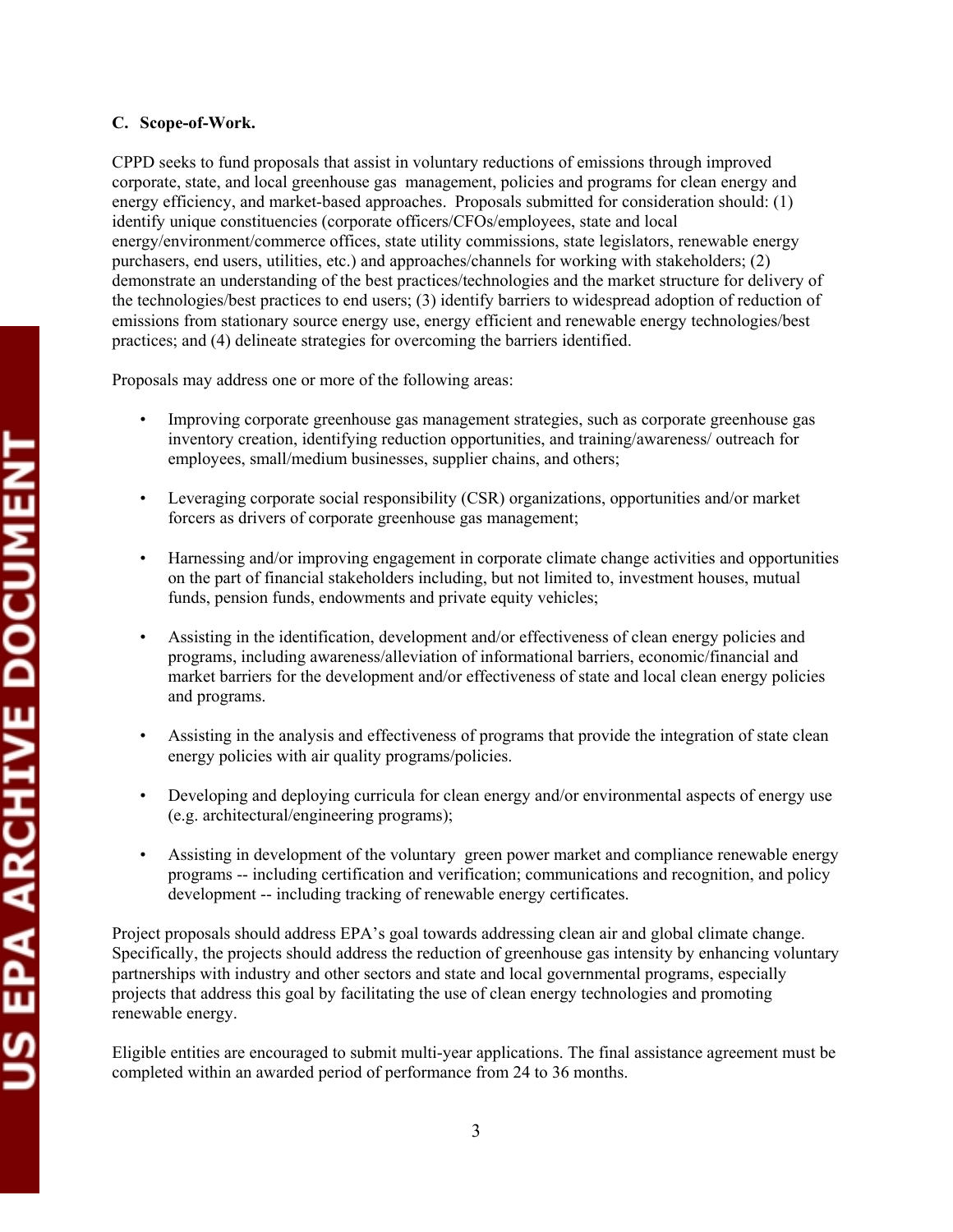#### **D. Supplementary Information.**

The statutory authority for this action is Clean Air Act, Section 103(b)(3) which authorizes the award of grants for research, investigations, experiments, demonstrations, surveys, and studies related to the causes, effect, extent, prevention and control of air pollution.

#### **Section II - Award Information.**

#### **A. What is the amount of funding available?**

The total estimated funding for this competitive opportunity shall not exceed \$1,350,000.00. In FY 2005, total funding shall not exceed \$450,000.00.

#### **B. How many agreements will EPA award in this competition?**

EPA anticipates award of one grant whose annual value shall not exceed \$50,000, as a result of this competitive opportunity. Additionally, award of up to four cooperative agreements, whose annual value shall not exceed \$100,000 is possible, subject to the availability of funds and quality of evaluated proposals.

Cooperative agreements permit substantial involvement between the EPA Project Officer and the selected applicants in the performance of the work supported. Although EPA will negotiate precise terms and conditions relating to substantial involvement as part of the award process, the anticipated substantial Federal involvement for this project will be:

- 1. close monitoring of the successful applicant's performance;
- 2. collaboration during the performance of the scope of work;
- 3. approving substantive terms of proposed contracts;
- 4. approving qualifications of key personnel (EPA will not select employees or contractors employed by the award recipient);
- 5. review and comment on reports prepared under the cooperative agreement (the final decision on the content of reports rests with the recipient);
- 6. collaboration with the recipient on development of meeting agendas (EPA anticipates Project Officer participation in at least two meetings with the recipient, for this purpose, during each year of the assistance agreement.).

#### **C. What is the project period for awards resulting from this solicitation?**

The estimated project period for awards resulting from this solicitation is October 1, 2005 through September 30, 2008. All projects must be completed within the negotiated project performance period of two to three years.

#### **D. Can funding be used to acquire services or fund partnerships?**

Funding may be used to acquire services or fund partnerships, provided the recipient follows procurement and subaward or subgrant procedures contained in 40 [CFR P](http://www.gpoaccess.gov/cfr/retrieve.html)arts 30 or 31, as applicable. Successful applicants must compete contracts for services and products and conduct cost and price analyses to the extent required by these regulations. The regulations also contain limitations on consultant compensation. Applicants are not required to identify contractors or consultants in their proposal. Moreover, the fact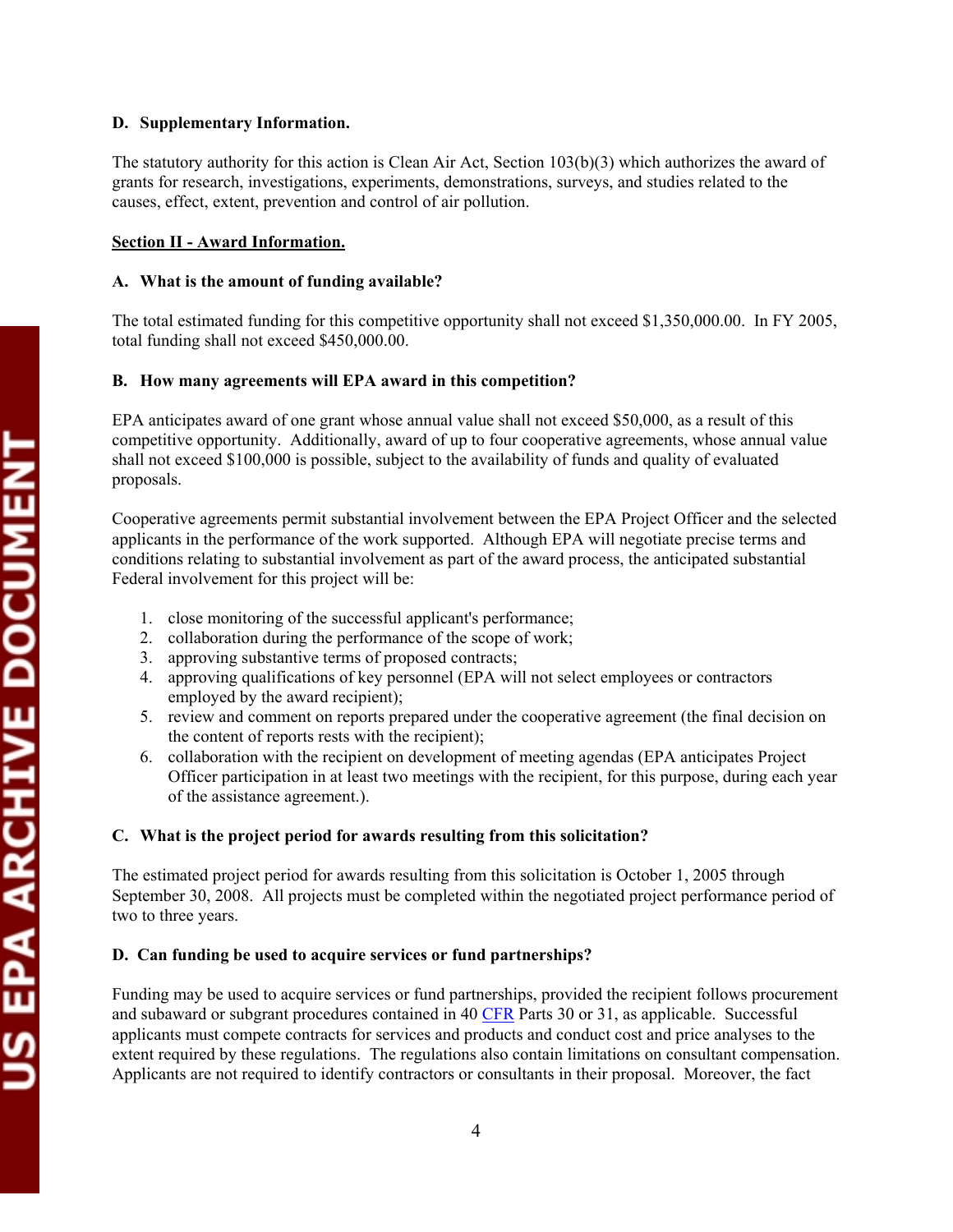that a successful applicant has named a specific contractor or consultant in the proposal EPA approves does not relieve it of its obligations to comply with competitive procurement requirements.

Subgrants or subawards may be used to fund partnerships with non profit organizations and governmental entities. Successful applicants cannot use subgrants or subawards to avoid requirements in EPA grant regulations for competitive procurement by using these instruments to acquire commercial services or products to carry out its cooperative agreement. For profit organizations are not eligible subgrant recipients under this announcement. The nature of the transaction between the recipient and the subgrantee must be consistent with the standards for distinguishing between vendor transactions and subrecipient assistance under Subpart B Section .210 o[f OMB Circular A-133,](http://www.whitehouse.gov/omb/circulars/a133/a133.html) and the definitions of "subaward" at 40 CFR 30.2(ff) or "subgrant" at 40 CFR 31.3, as applicable. EPA will not be a party to these transactions.

# **Section III - Eligibility Information.**

# **A. Eligible Entities.**

Proposals will be accepted from states, territories, Indian Tribes, and possessions of the U.S., including the District of Columbia, international organizations, public and private universities and colleges, hospitals, laboratories, other public or private nonprofit institutions, as defined b[y OMB Circular A-110](http://www.whitehouse.gov/omb/circulars/a110/a110.html) and [OMB Circular A-122.](http://www.whitehouse.gov/omb/circulars/a122/a122.html)

Non-profit organization, as defined by OMB Circular A-122, means any corporation, trust, association, cooperative, or other organization which: (1) is operated primarily for scientific, educational, service, charitable, or similar purposes in the public interest; (2) is not organized primarily for profit; and (3) uses its net proceeds to maintain, improve, and/or expand its operations. For this purpose, the term "non-profit organization" excludes (i) colleges and universities; (ii) hospitals; (iii) state, local, and federally-recognized Indian tribal governments; and (iv) those non-profit organizations which are excluded from coverage of this Circular in accordance with paragraph 5 of the Circular.

Non-profit organizations described in Section  $501(c)(4)$  of the Internal Revenue Code that engage in lobbying activities as defined in Section 3 of the Lobbying Disclosure Act of 1995 are not eligible to apply.

# **B. Cost-Sharing or Matching.**

Cost sharing or matching is not required as a condition of eligibility, or otherwise, for proposals selected for award.

# **Section IV - Application and Submission Information.**

#### **A. How to Obtain Application Package.**

Applicants may download individual grant application forms, or electronically request a paper application package and an accompanying computer CD of information related to applicants/grant recipients roles and responsibilities from EPA's Grants and Debarment website by visiting: [http://www.epa.gov/ogd/grants/how\\_to\\_apply.htm.](http://www.epa.gov/ogd/grants/how_to_apply.htm)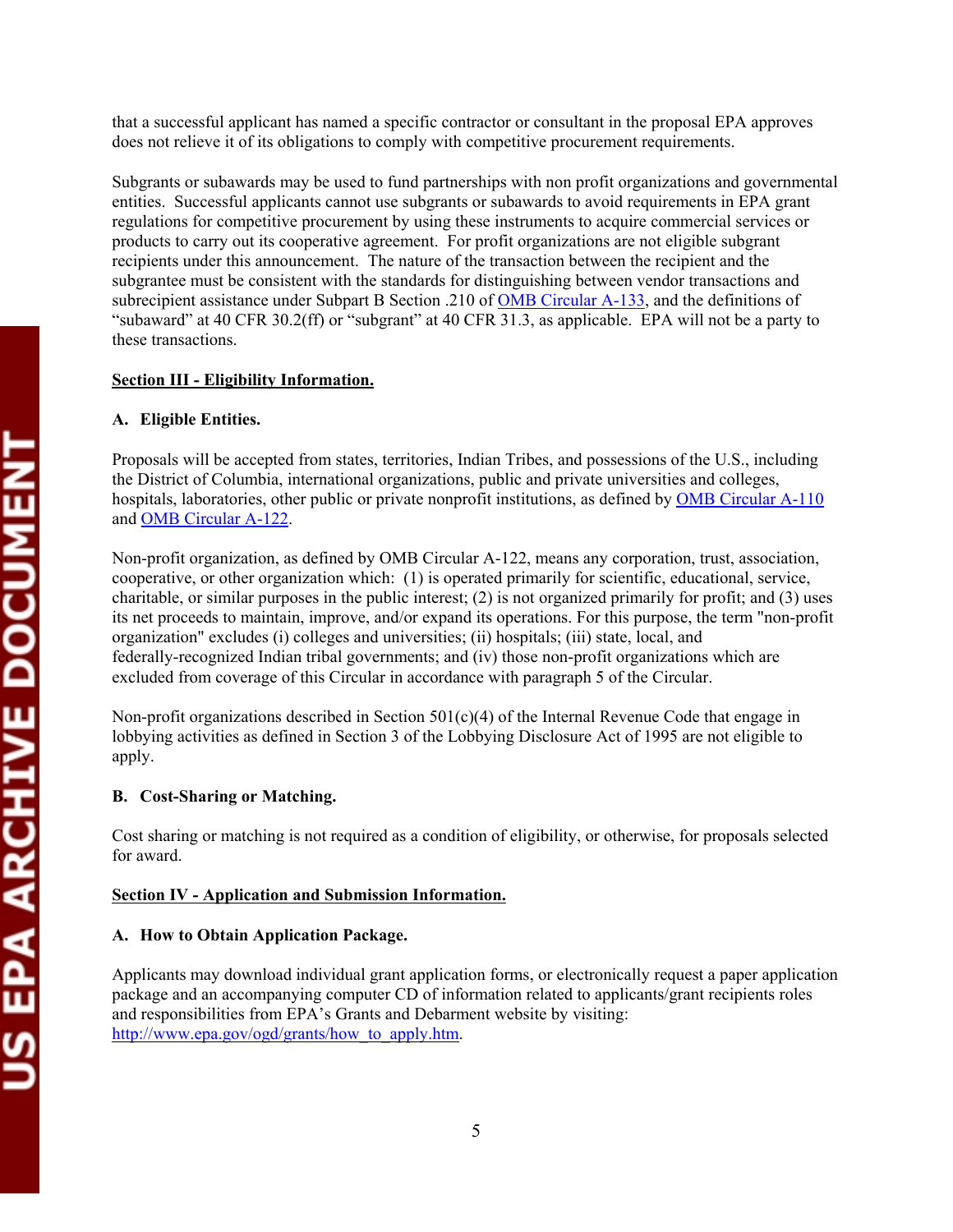# **B. Content and Form of Application Submission.**

- 1. **Initial Proposals.** Applicants must submit one original signature Initial Proposal and two complete copies. Initial Proposals may not exceed 20 pages in length and must conform to the following outline:
	- a. Overview of the organization, its mission, and related experience (2 pages maximum);
	- b. Description of key project activities and approaches. The Project Description must explicitly describe the applicant's proposed project and specifically address each of the evaluation criteria disclosed in *Section V(A), Evaluation Criteria*. (10 pages maximum);
	- c. Brief biographical sketches of key technical experts who will be involved in the project (3 pages maximum);
	- d. Detailed budget narrative (3 pages maximum);
	- e. SF 424a (2 pages).

Applicants are strongly advised to avoid submission of non-essential materials unrelated to the proposal's requirements. Upon receipt, proposals will be reviewed for content. Proposals that do not conform to the specific outline and content detailed above may not be considered for award. **Incomplete proposals will not be considered for award.** EPA will not consider or evaluate pages in excess of the maximum page limitation. The maximum page limitation shall include any pieces that may be submitted by a third party (e.g., references or letters confirming commitments).

# 2. **Final Applications.** *(FINAL APPLICATIONS WILL BE ACCEPTED, ONLY, FROM THOSE ELIGIBLE ENTITIES WHOSE INITIAL PROPOSAL HAS BEEN SUCCESSFULLY EVALUATED AND RECOMMENDED FOR AWARD. DO NOT INCLUDE THESE DOCUMENTS WITH THE INITIAL PROPOSAL.)*

Applicants whose Initial Proposals have been evaluated and recommended for award must submit one original signature document and two copies of the completed federal grant application package and narrative workplan. All application materials must be completed in English.

- a. A complete **FINAL APPLICATION** must contain the following, in the sequential order shown:
	- 1. SF-424 Application for Federal Assistance, with original signature.
	- 2. Narrative Statement, in the format detailed below.
	- 3. Other supporting documentation.
	- 4. SF-424 A, Budget by categories and indirect cost rate.
	- 5. SF-424 B, Assurances for non-construction programs.
	- 6. Debarment and Suspension Certification.
	- 7. Certification Regarding Lobbying and SF LLL, if applicable.
	- 8. EPA Form 4700-4 Preaward Compliance review report.
	- 9. Quality Assurance Narrative Statement, if applicable.
	- 10. Copy of Negotiated Indirect Cost Rate Agreement, if applicable.
	- 11. Biographical Sketch.
	- 12. E-mail address or self-addressed envelope (to receive notification of receipt of application).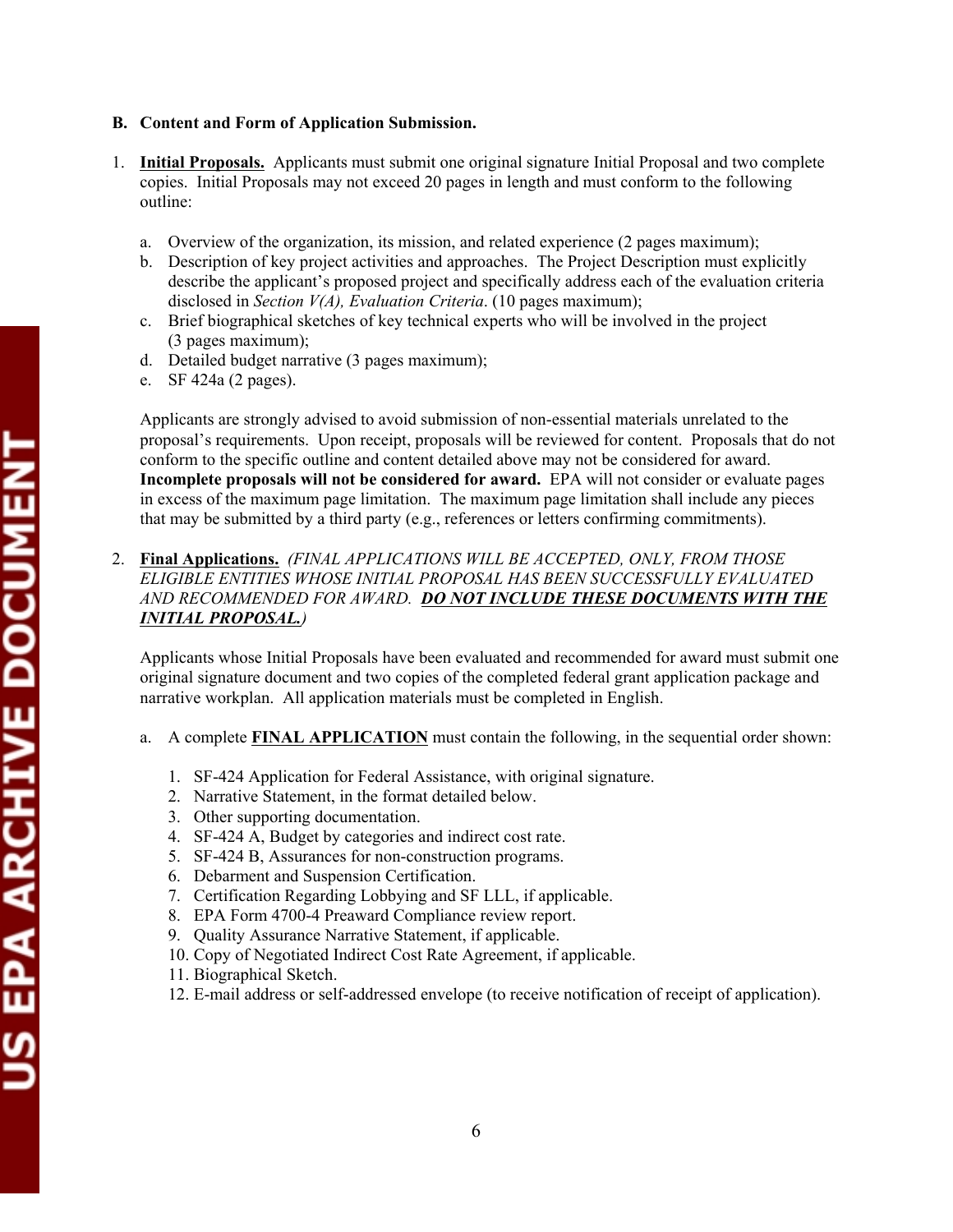- b. The narrative statement should conform to the following outline:
	- 1. Project Title.
	- 2. Applicant Information. Include applicant (organization) name, address, contact person, phone number, fax and e-mail address.
	- 3. Funding Requested. Specify the amount you are requesting from EPA.
	- 4. Project period. Provide beginning and ending dates (for planning purposes, applicants should assume a project start date of October 1, 2005).
	- 5. Narrative Workplan. Summarize the project and specifically explain how the project meets the evaluation criteria detailed in *Section V(A)* of this solicitation.
	- 6. Qualifications. Summarize your technical experience and knowledge. Demonstrate how your qualifications meet the evaluation criteria detailed in *Section V(A)* of this solicitation.
	- 7. Total Project Cost. Specify total cost of the project. Identify funding from other sources including any in-kind resources.
	- 8. Detailed Itemized Budget. Clearly explain how EPA funds will be used. Provide a budget for the following categories:
		- Personnel
		- Fringe Benefits
		- Contractual Costs
		- Travel
		- Equipment
		- Supplies
		- Other
		- Total Direct Costs
		- Total Indirect Costs: must include documentation of accepted indirect rate
		- Total Cost
	- 9. Reporting Requirements. Discuss quarterly progress (schedule to be established by EPA). Quarterly progress reports should include: a summary of performance progress-to-date, problems encountered, successes achieved, and lessons learned.

#### **C. Submission Dates and Times.**

- 1. The closing date and time for receipt of Initial proposals is April 25, 2005, 4:00 p.m. EST. All applications, however transmitted, must be received in the Program Office by the closing date and time to receive consideration. Proposals received after the closing date and time will not be considered for funding. Electronic or facsimile transmission of Initial Proposals/Final Applications will not be accepted.
- 2. The closing date and time for submission of completed Final Application packages is May 27, 2005, 4:00 p.m. EST. *(Final applications will be accepted, only, from those eligible entities whose Initial Proposal has been successfully evaluated and selected for award.)*
- 3. **Confidential Business Information.** In accordance with 40 CFR 2.203, applicants may claim all or a portion of their application/proposal as confidential business information. EPA will evaluate confidentiality claims in accordance with 40 CFR Part 2. Applicants must clearly mark applications/proposals or portions of applications/proposals they claim as confidential. If no claim of confidentiality is made, EPA is not required to make the inquiry to the applicant otherwise required by 40 CFR  $2.204(c)(2)$  prior to disclosure.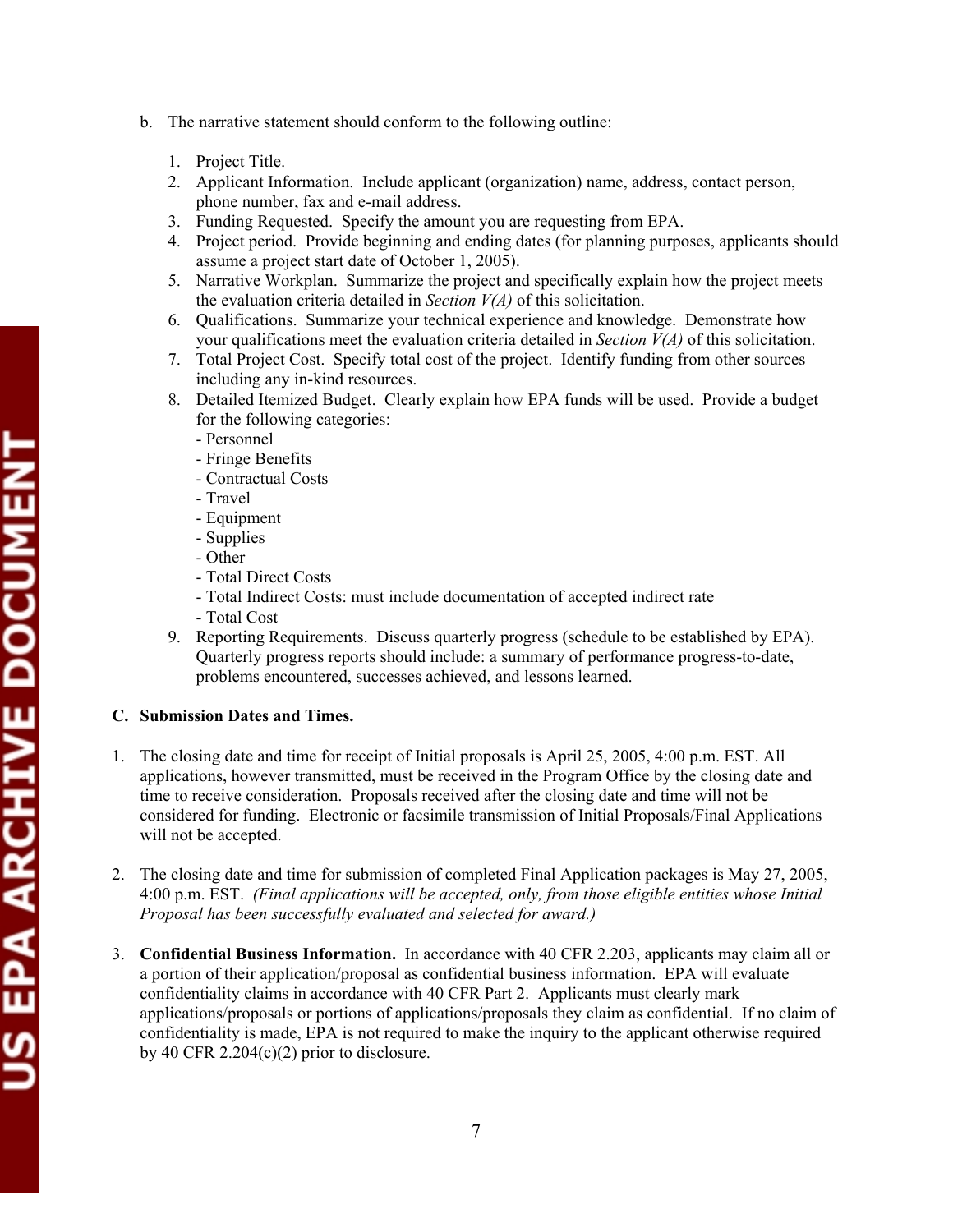4. Because of the unique situation involving U.S. mail screening in Washington, DC, EPA highly recommends that applicants use an express mail option to submit their proposals. Initial Proposals and Final Applications shall be addressed to:

Express Delivery Address (FedEx, UPS, DHL, etc) U.S. EPA Attn: Wendy Dew OAR/OAP/Climate Protection Partnerships Division 1310 L Street, NW,  $10^{th}$  Floor Washington, DC 20005

Regular Mail Delivery Address (U.S. Postal Service) U.S. EPA Attn: Wendy Dew (Mail Code 6202J) OAR/OAP/CPPD 1200 Pennsylvania Avenue, NW Washington, DC 20460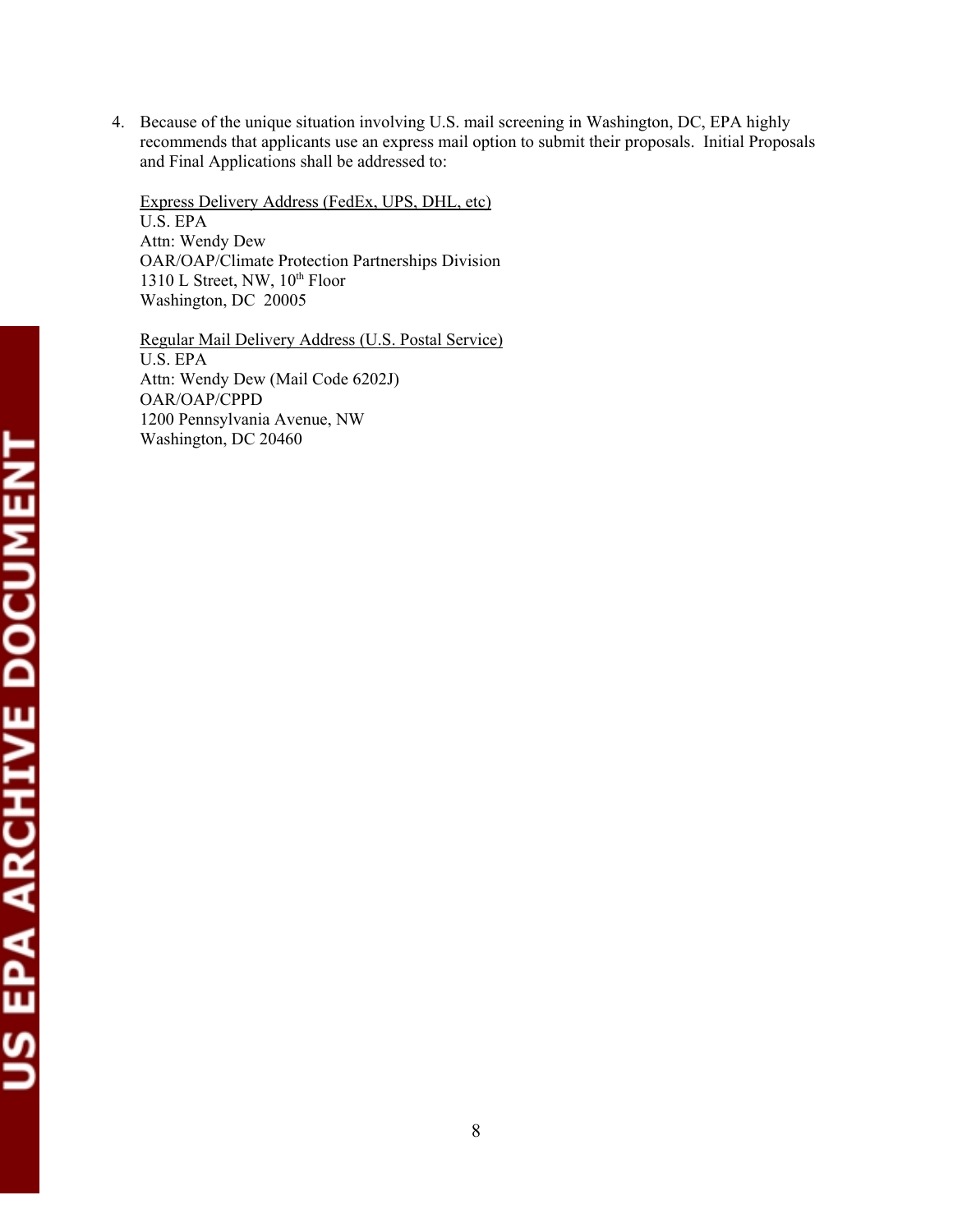## **Section 5 - Application Review Information.**

# **A. Evaluation Criteria.**

Each eligible proposal, based on Section III, Eligibility Information, will be evaluated according to the criteria set forth below. Proposals that are best able to directly and explicitly address the evaluation criteria below will have a greater likelihood of being selected for award. Each proposal will be rated under a points system, with a total of 100 points possible.

| <b>Criterion</b>                                                                                                                                                                                                                                                                                                                                                                                                                                                                                                                                                                                                                                                                                                                                                                                                                                                                                                                                                                                                                                                                                                                                                                                                                                                              | <b>Maximum</b><br>Points per<br><b>Criterion</b> |
|-------------------------------------------------------------------------------------------------------------------------------------------------------------------------------------------------------------------------------------------------------------------------------------------------------------------------------------------------------------------------------------------------------------------------------------------------------------------------------------------------------------------------------------------------------------------------------------------------------------------------------------------------------------------------------------------------------------------------------------------------------------------------------------------------------------------------------------------------------------------------------------------------------------------------------------------------------------------------------------------------------------------------------------------------------------------------------------------------------------------------------------------------------------------------------------------------------------------------------------------------------------------------------|--------------------------------------------------|
| <b>Project Description.</b> Extent to which the proposal describes the importance of the<br>project and its potential to deliver voluntary reductions in emissions through clean<br>energy programs and further the development of accurate methodologies to track,<br>measure, and monitor these emissions through improving corporate, state, and local<br>greenhouse gas management strategies and/or assisting in the development and<br>effectiveness of clean energy policies and programs that lead to the public good of<br>reducing energy-related emissions from stationary sources. The proposal effectively<br>describes:<br>• the size and importance of the market/emissions sources that will be affected;<br>• the estimated impact of the initiative(s) on reducing energy consumption, emissions,<br>and/or enhancing the design of corporate, national, state, and local greenhouse gas<br>management/clean energy programs;<br>• anticipated outcomes of the project (i.e emissions, economic benefits);<br>• the project's contributions towards the development and/or effectiveness of<br>greenhouse gas management/clean energy policies and programs in terms of<br>engaging relevant and unique constituencies and stakeholders, formulating goals, | 30                                               |
| identifying barriers, developing strategies to overcome these barriers, and<br>accomplishing key activities with discrete tasks and time lines;<br>• the applicant's capability and potential to assist corporations and/or state and local<br>government goals for policies and programs that enhance their greenhouse gas<br>management and emission reduction efforts, including creating lasting change in the<br>clean energy markets.                                                                                                                                                                                                                                                                                                                                                                                                                                                                                                                                                                                                                                                                                                                                                                                                                                   |                                                  |
| <b>Experience of key personnel.</b> Extent to which the experience of key personnel,<br>described in detail, is related to the project(s) proposed and demonstrates a level of<br>expertise or proficiency. CPPD will review biographical sketches to determine if<br>staff experience is commensurate with activities proposed. Applicants must designate<br>a primary contact, who will be responsible for the implementation of the grant and<br>serve as a liaison with CPPD staff.                                                                                                                                                                                                                                                                                                                                                                                                                                                                                                                                                                                                                                                                                                                                                                                       | 25                                               |
| <b>Resources:</b> Extent to which the applicant's proposed budget is clearly stated,<br>detailed, and appropriate to achieve the project's objectives.                                                                                                                                                                                                                                                                                                                                                                                                                                                                                                                                                                                                                                                                                                                                                                                                                                                                                                                                                                                                                                                                                                                        | 20                                               |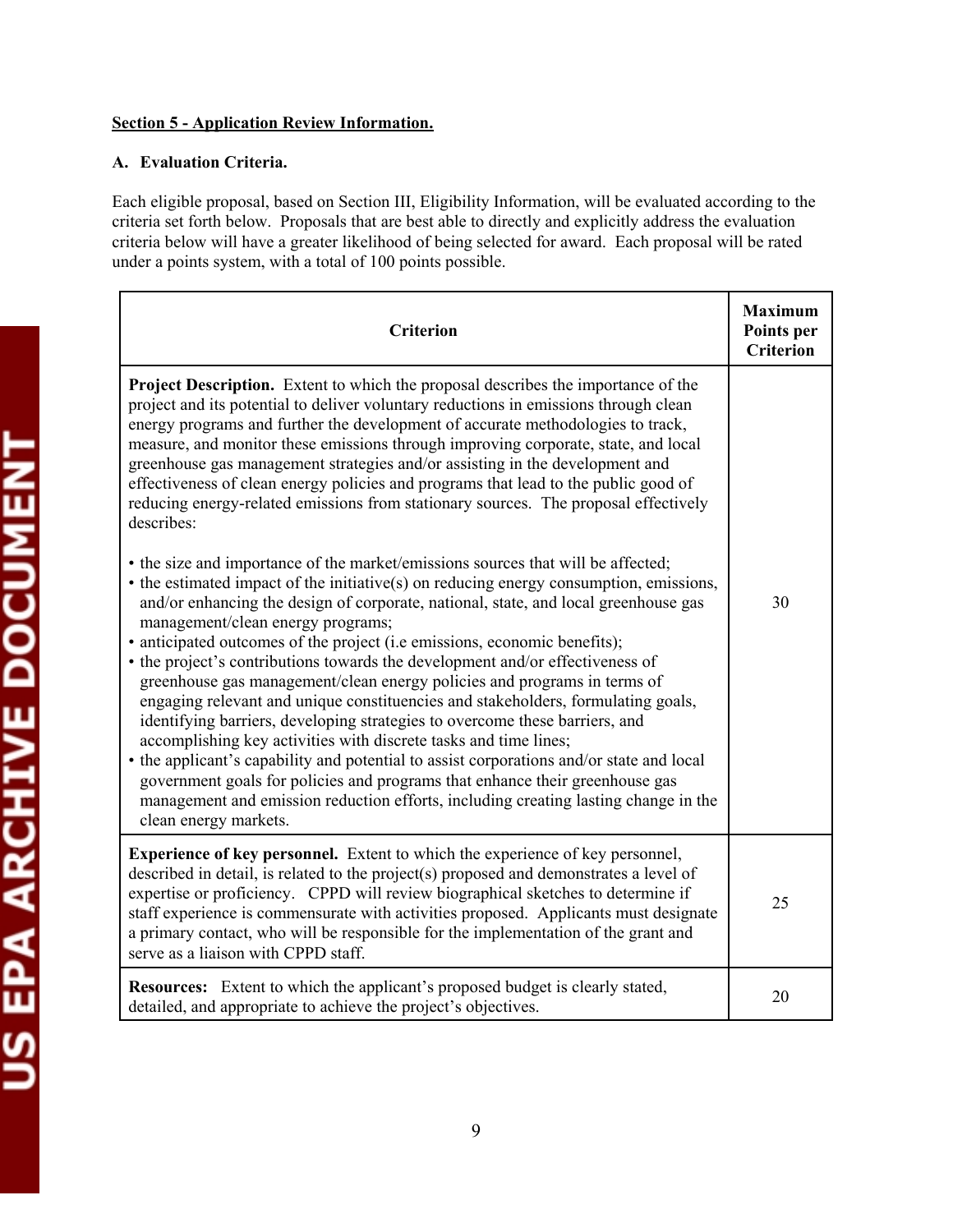| <b>Performance Measurement.</b> Applicant's proposal includes an effective method for<br>tracking the number of industry and state agency partners trained or for which<br>technical and/or other related support was provided, and their post-training/technical<br>support activities that address the goal of reducing emissions through improved<br>greenhouse gas management, facilitating use of clean energy technologies, and<br>promoting renewable energy. | 15 |
|----------------------------------------------------------------------------------------------------------------------------------------------------------------------------------------------------------------------------------------------------------------------------------------------------------------------------------------------------------------------------------------------------------------------------------------------------------------------|----|
| <b>Past experience.</b> Proposal demonstrates the applicant's organizational experience in<br>corporate greenhouse gas management efforts and/or developing documentation,<br>providing technical assistance and assisting with outreach efforts for state and local<br>policymakers in their decision making and process of integrating emission reduction<br>programs with state clean energy policies and programs.                                               | 10 |

# **B. Other Factors.**

EPA reserves the right to make award decisions based on factors that help ensure geographic equity and demonstration of a variety of technical approaches.

# **C. Review and Selection Process.**

Each Initial proposal will be evaluated by a team chosen to address the range of activities associated with reducing greenhouse gases through energy efficiency and cost effective partnerships with private industry to achieve emissions reduction. The Evaluation Team will base its evaluation solely on the selection criteria disclosed in this notice *(see Section V(A), Evaluation Criteria)*.

Completed evaluations will be referred to a Selection Committee that is responsible for further consideration and final selection. The highest numerically-ranked proposal(s) (subject to the quality of proposals, availability of funds, and consideration of *Section V(B), Other Factors*) will be recommended for award and required to submit Final Applications.

#### **Section VI - Award Administration Information.**

### **A. Award Notices.**

Following evaluation of Initial Proposals, all applicants will be notified regarding their application's status.

# 1. **Initial Proposal Notifications.**

- a. EPA anticipates notification to *successful* applicant(s) will be made, via telephone, electronic or postal mail by May 16, 2005. The notification will advise the applicant that its Initial Proposal has been successfully evaluated and recommended for award. The notice shall require submission of a Final Application. *(Refer to Section IV(B), Content and form of Application Submission.)*
- b. EPA anticipates notification to *unsuccessful* applicant(s) will be made via electronic or postal mail by May 16, 2005. In either event, the notification will be sent to the original signer of the application.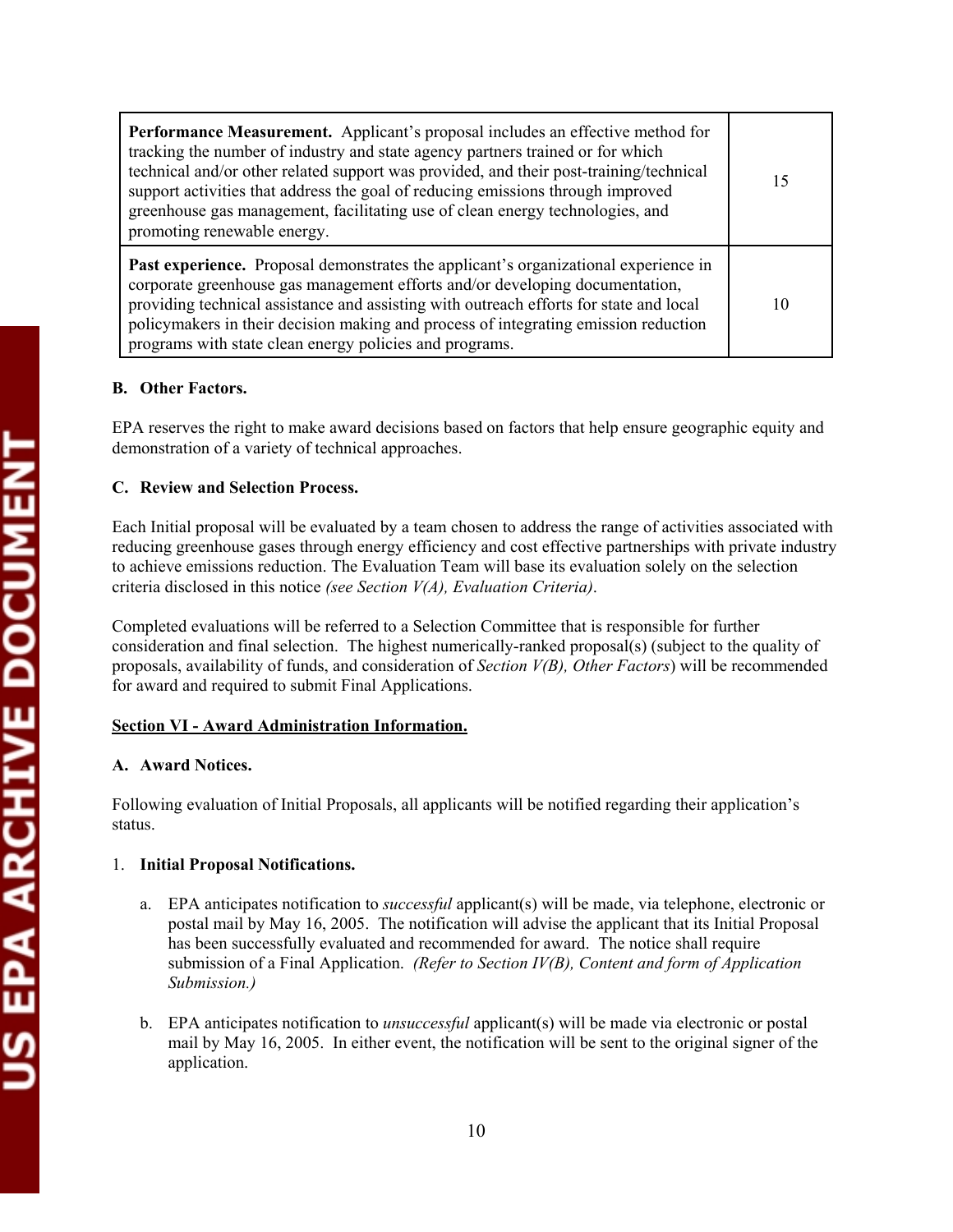## 2. **Final Proposal Notifications.**

a. EPA anticipates notification to *successful* applicant(s) regarding the status of Final Applications will be made, via telephone, electronic or postal mail by September 30, 2004. This notification, which advises that the applicant's proposal has been recommended for award, is not an authorization to begin performance. The award notice signed by the EPA grants officer is the authorizing document and will be provided through postal mail. At a minimum, this process can take up to 90 days from the date of recommendation.

# **B. Administrative and National Policy Requirements.**

- 1. A listing and description of general EPA Regulations applicable to the award of assistance agreements may be viewed at: [http://www.epa.gov/ogd/AppKit/applicable\\_epa\\_regulations\\_and\\_description.htm.](http://www.epa.gov/ogd/AppKit/applicable_epa_regulations_and_description.htm)
- 2. Executive Order 12372, Intergovernmental Review of Federal Programs may be applicable to awards, resulting from this announcement. Applicants *selected* for funding may be required to provide a copy of their proposal to thei[r State Point of Contact](http://www.whitehouse.gov/omb/grants/spoc.html) (SPOC) for review, pursuant to Executive Order 12372, Intergovernmental Review of Federal Programs. This review is not required with the Initial Proposal and not all states require such a review.
- 3. All applicants are required to provide a Dun and Bradstreet (D&B) Data Universal Numbering System (DUNS) number when applying for a Federal grant or cooperative agreement. Applicants can receive a DUNS number, at no cost, by calling the dedicated toll-free DUNS Number request line at 1-866-705-5711, or visiting the D&B website at: [http://www.dnb.com.](http://www.dnb.com)

# **C. Reporting Requirement.**

Quarterly progress reports will be required unless the applicant demonstrates the adequacy of less frequent reporting. The progress reports should include: a summary of performance progress-to-date, detailed expenditures-to-date, problems encountered, successes achieved, and lessons learned. The schedule for submission of progress reports will be established, by EPA, after award. The recipient must submit a final report for EPA approval within ninety (90) days of the end of the project period.

# **D. Disputes.**

Assistance agreement competition-related disputes will be resolved in accordance with th[e dispute](http://a257.g.akamaitech.net/7/257/2422/01jan20051800/edocket.access.gpo.gov/2005/05-1371.htm) [resolution procedures](http://a257.g.akamaitech.net/7/257/2422/01jan20051800/edocket.access.gpo.gov/2005/05-1371.htm) published in 70 FR (Federal Register) 3629, 3630 (January 26, 2005) located on the web at: http://a257.g.akamaitech.net/7/257/2422/01jan20051800/edocket.access.gpo.gov/2005/05- 1371.htm. Copies of these procedures may also be requested by contacting the Agency contact identified in Section VII of this solicitation.

# **VII. Agency Contact**

All questions while this funding opportunity is open should be e-mailed to cppd.grant-fundinginquiries@epa.gov . Answers will be posted, bi-weekly, until the closing date for this announcement at the OAR Grants/Funding website [http://www.epa.gov/air/grants\\_funding.html](http://www.epa.gov/air/grants_funding.html)